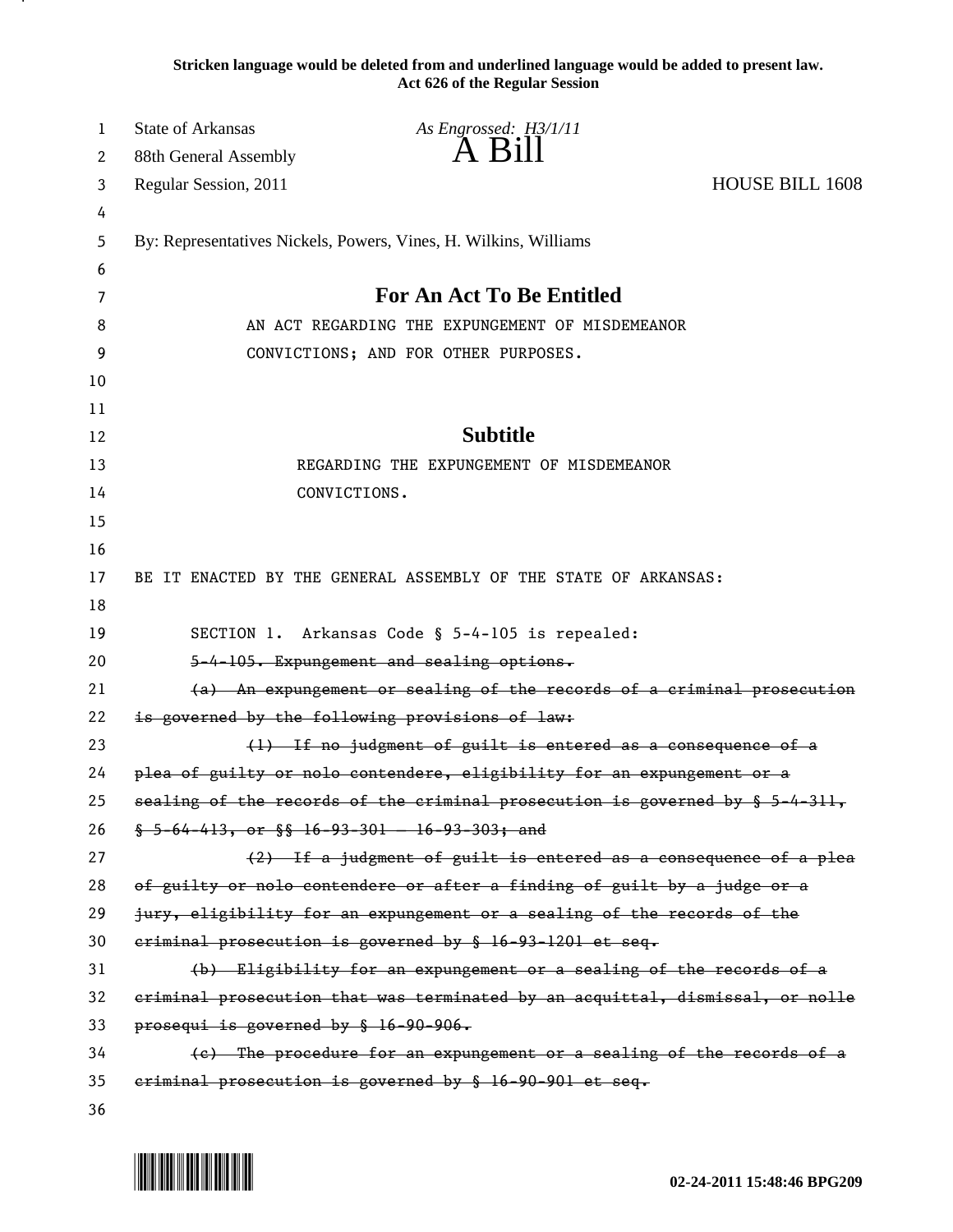SECTION 2. Arkansas Code § 5-64-413 is amended to read as follows: 5-64-413. Probation — Discharge and dismissal.

 (a) When any person who has not previously pleaded guilty or been found guilty of any offense under this chapter or under any statute of the 5 United States or of any state relating to a narcotic drug, marijuana, stimulant, depressant, or a hallucinogenic drug controlled substance pleads guilty to or is found guilty of possession of a controlled substance under § 5-64-401, with the exception of a conviction for possession of a controlled substance listed under Schedule I, the court without entering a judgment of 10 guilt and with the consent of the defendant may defer further proceedings and place the defendant on probation for a period of not less than one (1) year under such terms and conditions as may be set by the court.

 (b) The court may require as a condition for probation that the defendant undergo an evaluative examination by a physician or medical facility approved by the court and, if warranted, undergo in-patient or out-patient treatment and rehabilitation for drug abuse.

 (c) Upon violation of a term or condition, the court may enter an adjudication of guilt and proceed as otherwise provided.

 (d)(1) Upon fulfillment of the terms and conditions, the court shall discharge the person and dismiss the proceedings against him or her.

 (2) Discharge and dismissal under this section shall be without adjudication of guilt and is not a conviction for purposes of this section or for purposes of disqualifications or disabilities imposed by law upon conviction of a crime, including the additional penalties imposed for a second or subsequent conviction under § 5-64-408.

 (3) There may be only one (1) discharge and dismissal under this section with respect to any person.

 (4)(A) A person against whom proceedings are discharged or dismissed may seek to have the criminal records sealed, consistent with the procedures established in § 16-90-901 et seq.

 (B) A person who has been placed on probation under this section for a misdemeanor offense shall have his or her record expunged under the procedures established in § 16-90-901 et seq.

 SECTION 3. Arkansas Code § 16-90-904(a), regarding the procedure for sealing a person's criminal record, is amended to read as follows: